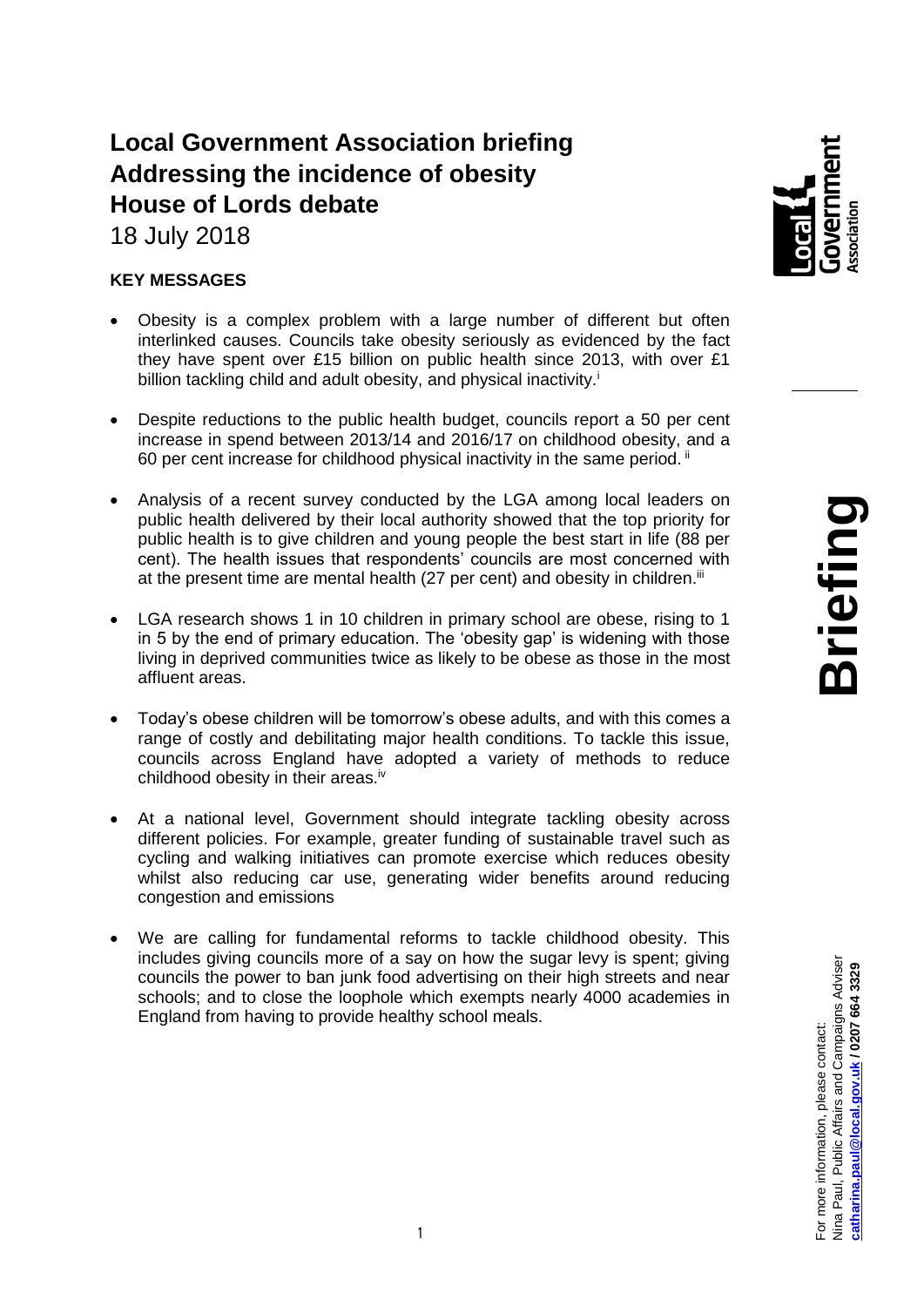#### **FURTHER INFORMATION**

#### **LGA report: Healthy weight, healthy futures: Local government action to tackle childhood obesity'**

Our paper 'Healthy weight, healthy futures: Local government action to tackle childhood obesity' (updated 2018) collates case studies across different councils demonstrating different initiatives including promoting exercise and working with different agencies and stakeholders to effect transformative change and attitude shift. Whilst there is no 'one size fits all' prescription to cure obesity, these initiatives provide examples of good practice and creative pilot schemes that are transferable, and feed into local and national strategy.<sup>v</sup>

#### **Sugar reduction and the Soft Drinks Industry Levy**

The Public Health England (PHE) voluntary sugar reduction programme and the Soft Drinks Industry Levy are welcome steps that this Government has taken to proactively tackle childhood obesity. We encourage the Government to go further, and make the sugar reduction programme mandatory to ensure that it achieves significant reductions in childhood obesity. We hope that the Government will set out the steps it will take if it becomes clear that the voluntary programme is not enough of an incentive for businesses to reformulate their products.

The introduction of the Soft Drinks Industry Levy has already had a positive impact on the reformulation by some soft drink manufacturers', which is welcome. However, it is disappointing that only £100 million of the proceeds from the levy is earmarked as new money to invest in children's sports and healthy eating programmes. The remainder of the levy will be diverted to address gaps in existing departmental funding. Public health teams in local government should be able to decide how the levy is spent. Councils are uniquely placed to work with schools, parents, businesses and the voluntary and community sector to ensure that funding goes to where it is needed most, and on the interventions that are proven to reduce child obesity.

#### **Priorities for further action**

#### *A cross-government approach*

Obesity is a complex problem with a large number of different but often interlinked causes. Data from National Statistics show that in 2016/17 there were 10,705 hospital admissions with a primary diagnosis of obesity. This is an increase of 8 per cent on 2015/16.vi

No single measure is likely to be effective on its own in tackling obesity. We welcome the Government's commitment to tackling obesity and the measures they are putting in place to address the problem, including a soft drinks industry levy and reducing the amount of sugar and calories in foods.

It is vital that all departments across Whitehall contribute to this policy area. This will ensure that positive steps taken forward by one department are supported and amplified by the work in other departments. For example, if increasing physical activity levels in adults and children is a key priority for the Department of Health and Social Care (DHSC), the work of the Department of Transport (DfT) on active travel (walking and cycling) should be feeding into this objective.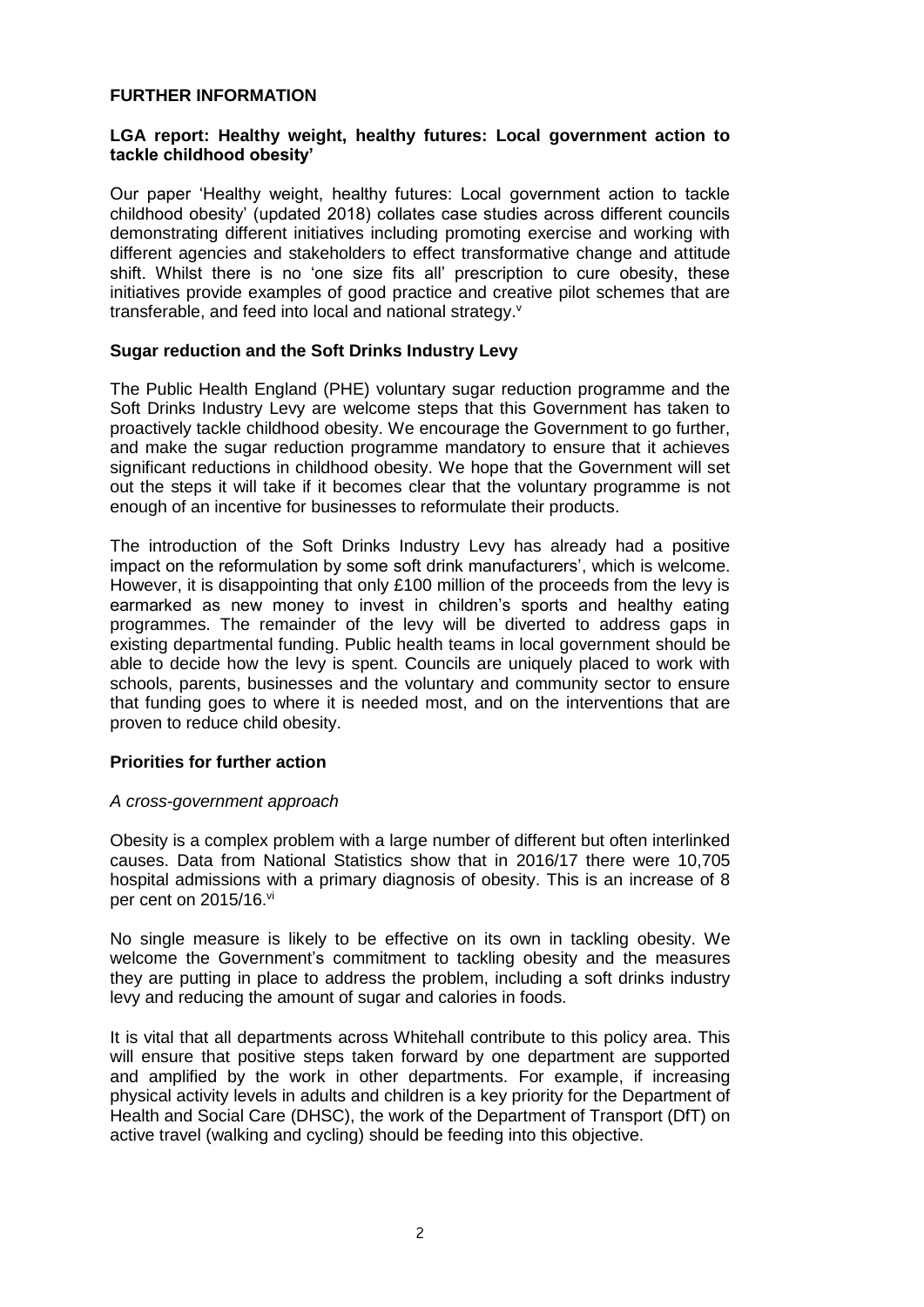#### *The role of licensing, planning and place-shaping*

People's environment should make it easy to lead healthier lifestyles. We need to plan places with space for children to play and encourage modest exercise for everyone, whether walking, cycling, or enjoying nature, and spaces for sport and recreation. This requires robust policies, organisational structures, professional practices and social and cultural change.

Addressing the proliferation of fast food is a particular concern for many of our residents. Councils do not want to make life unnecessarily difficult for restaurant and catering businesses. We need a flourishing hospitality sector in our towns and cities: it is good for both the day and night-time economies and creates balanced and busy town centres. Where councils have introduced restrictions on takeaways through their planning policies, they are also working with businesses to help them make a healthier offer to their customers. Engaging with businesses has seen some improve their offer with advice from environmental health and public health staff, and some competing for awards for healthier food.

There is the potential for local government to use some of its powers in a variety of ways to combat obesity and try to dilute some of the effects of our obesogenic environment.<sup>vii</sup> For example, the National Planning Policy Framework makes it clear that the planning system can play an important role in creating healthy, inclusive communities. For some years, a number of local authorities have been using their planning powers to try to restrict the growth of hot food takeaways near schools and in town centres. There are now over 50 councils which have introduced restrictions on fast food outlets, these outlets tend to sell food that is high in fat and salt, and low in fibre, fruit and vegetables.<sup>viii</sup>

One obstacle however, is that councils' planning powers can do nothing to address the clustering of fast food outlets that are already in place. Nor can planning decisions influence the quality or nutritional value of takeaway food. Planning experts point out that the planning system is currently not designed to deal with the detail of how a business is operated, but rather with how land is used. Despite this, there are ways that councils can change their planning requirements to have an impact on future developments. So, although the planning system alone cannot solve the problem of obesity, there are still positive steps that can be taken.

Further research and perhaps legislative change may be required before an effective redesign of damaging food environments can be achieved.

#### *Working with schools*

There is more to tackling childhood obesity than simply getting children playing sport at school. Over the year, children spend a relatively small proportion of their time at school, and an even smaller time doing PE or playing sports while they are at school. Investments in this area, could be better directed by looking at building activity into lessons, on the walk to school, on the weekend, during the holidays and at home.

We are also calling for funding to be made available to offer accessible physical activity sessions over holiday periods. This would avoid a cliff-edge fall in activity during school holidays. UKactive research<sup>ix</sup> has found that children are losing around 80 per cent of the fitness they build up during the school year due to inactive summer holidays.

Nutrition is school meals is another area where a change could be delivered quickly and without incurring any costs to the public purse. Standards for school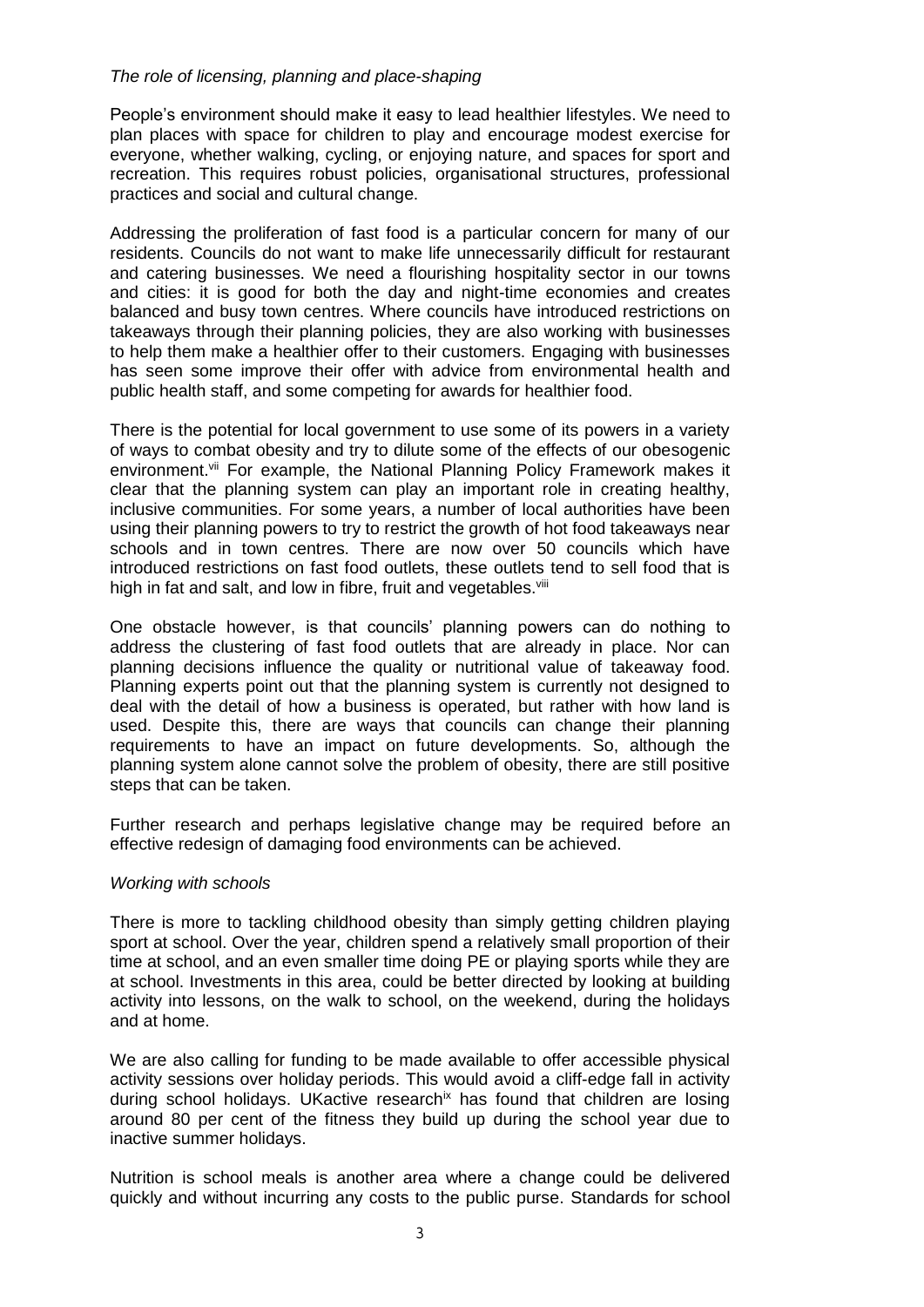food became mandatory in council-maintained schools and some academies in January 2015. The standards restrict the amount of sugary, fried and fatty foods in school meals and require pupils to be offered at least one portion of vegetables or salad as part of their lunch each day. They are mandatory in all council schools, new academies and schools that became academies between 2008 and 2010.

However, for schools that became academies between 2010 and 2014, the food standards are voluntary. We are calling for the Government to close this loophole, which will make all academies follow the standards for school foods. This will ensure that all children attending school in England are eating healthy food while they are at school.

The environment immediately around schools is also important. We need to be able to make changes to our environment if we are to tackle obesity, and although this will not solve the obesity crisis by itself, being able to limit children's exposure to unhealthy food products would be an important step forward. For example, a University of Stirling study<sup>x</sup> recently found that three quarters of all food and drink advertisements, including outdoor billboards, seen by children are for unhealthy products. The study also found that children were highly susceptible to advertising, with nearly half saying they had bought one or more food or drink item in response to seeing an advert.

Currently, the only powers available to local authorities extend to the positioning of the billboard, not the content of the advertising. Giving councils powers to control the exposure of advertising around schools and nurseries could therefore significantly change the messages children receive about health eating while they are out in their local communities. It is not right while we are trying to educate children around the importance of maintaining a healthy diet, they are subjected to excessive food advertising that is high in fat, salt and sugar.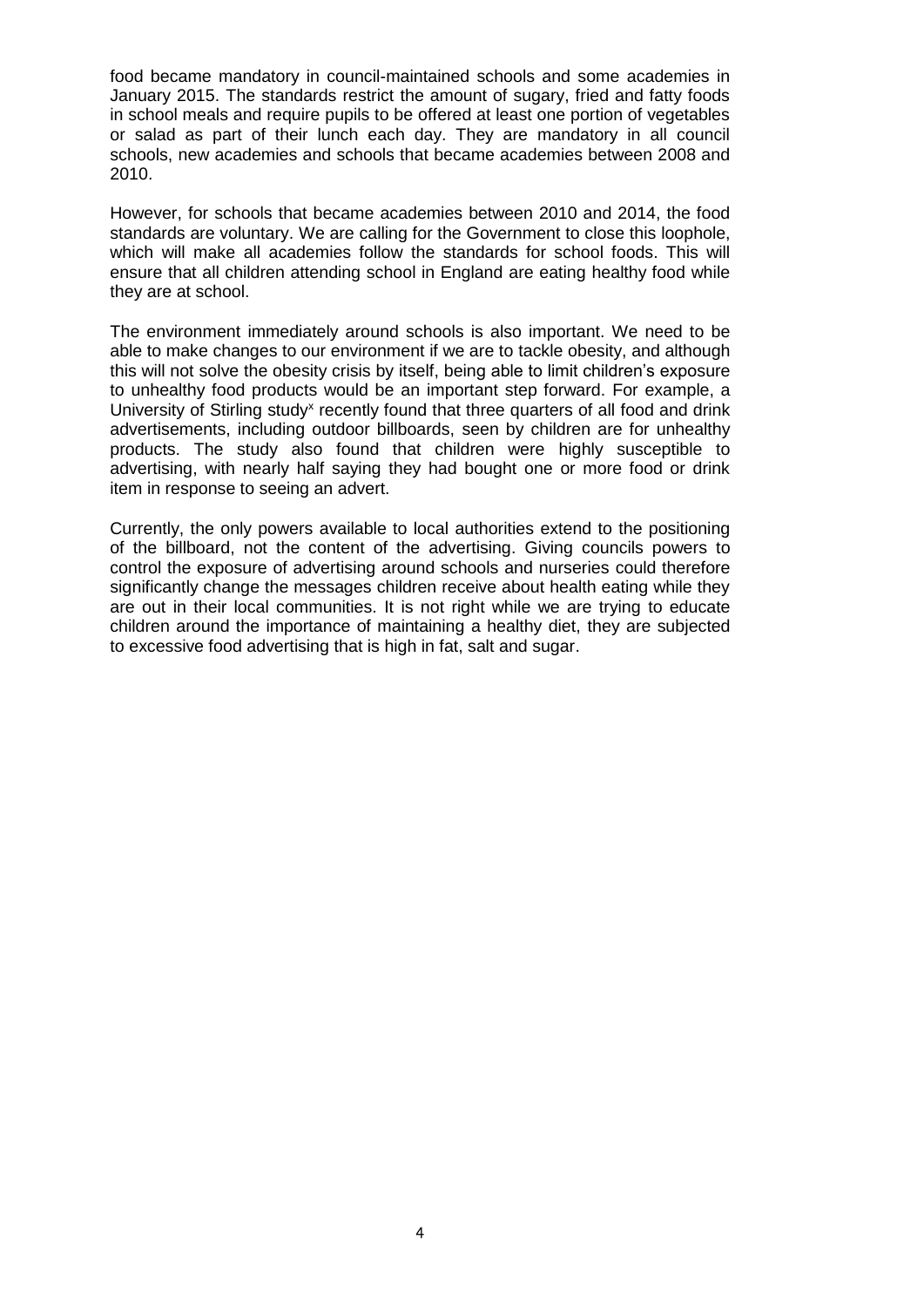### **LGA responds to launch of Child Obesity Strategy**

Responding to the launch of the Government's latest Childhood Obesity Plan, Cllr Izzi Seccombe, Chairman of the Local Government Association's Community Wellbeing Board, said:

"This latest plan is desperately needed if we are to seriously tackle the child obesity crisis this country is experiencing.

"With the UK already the most obese nation in western Europe and more than 22,000 children classed as severely obese when they leave primary school, urgent action is needed to prevent today's obese children becoming tomorrow's obese adults.

"We are pleased that the Government's plan includes clearer food labelling, which the LGA has long-called for, plus measures to introduce mandatory calorie information on menus, improve food standards and physical activity in schools and the option to introduce further fiscal measures.

"A specific programme to help to support councils develop their existing powers is also good news.

"It is a bold ambition to halve childhood obesity by 2030 but we remain determined to work with government on introducing further measures to address this crisis that are not included in the plan, including giving councils powers to ban junk food advertising near schools and the need for specialised support for obese and seriously obese children.

"Councils need to be properly resourced if they are to carry out their public health responsibilities effectively and this needs to be balanced against their already over-stretched budgets, otherwise the ill health consequences of obesity in our younger generation risks causing NHS costs to snowball."

<sup>&</sup>lt;sup>i</sup> Local Authority Revenue and Expenditure Figures, [https://www.gov.uk/government/statistics/local-authority](https://www.gov.uk/government/statistics/local-authority-revenue-expenditure-and-financing-england-2016-to-2017-individual-local-authority-data-outturn)[revenue-expenditure-and-financing-england-2016-to-2017-individual-local-authority-data-outturn](https://www.gov.uk/government/statistics/local-authority-revenue-expenditure-and-financing-england-2016-to-2017-individual-local-authority-data-outturn)

| <b>Local Authority Spend £m</b>         | $2013 -$<br>14 | $2014 -$<br>15 | $2015 -$<br>16 | $2016 -$<br>17 | 2017-18<br>(Est) | Total     |
|-----------------------------------------|----------------|----------------|----------------|----------------|------------------|-----------|
| Child Obesity                           | 30,213         | 37,694         | 40,931         | 44,211         | 40,269           | 193,318   |
| <b>Child Physical Activity</b>          | 18.555         | 27,920         | 27.101         | 29.591         | 29.066           | 132.233   |
| National Child Measurement<br>Programme | 19.385         | 19.398         | 21.494         | 20.197         | 26.204           | 106.678   |
| <b>Adult Obesity</b>                    | 59,267         | 63,108         | 61,279         | 58,862         | 56,161           | 298,677   |
| <b>Adult Physical Activity</b>          | 50.192         | 67,137         | 69.449         | 69.376         | 65.582           | 321.736   |
|                                         | 177.612        | 215,257        | 220.254        | 222,310        | 217,282          | 1,052,642 |

 $ii$  Local Government Revenue Outturn Spend Data 2013/14 – 2016/17 $ii$ 

i

iii Public Health Perceptions Survey (Nov 2017), Local Government Association, [https://www.local.gov.uk/public](https://www.local.gov.uk/public-health-perceptions-survey)[health-perceptions-survey](https://www.local.gov.uk/public-health-perceptions-survey)

iv 'Healthy weight, healthy futures' – Local government action to tackle childhood obesity, LGA, February 2018,